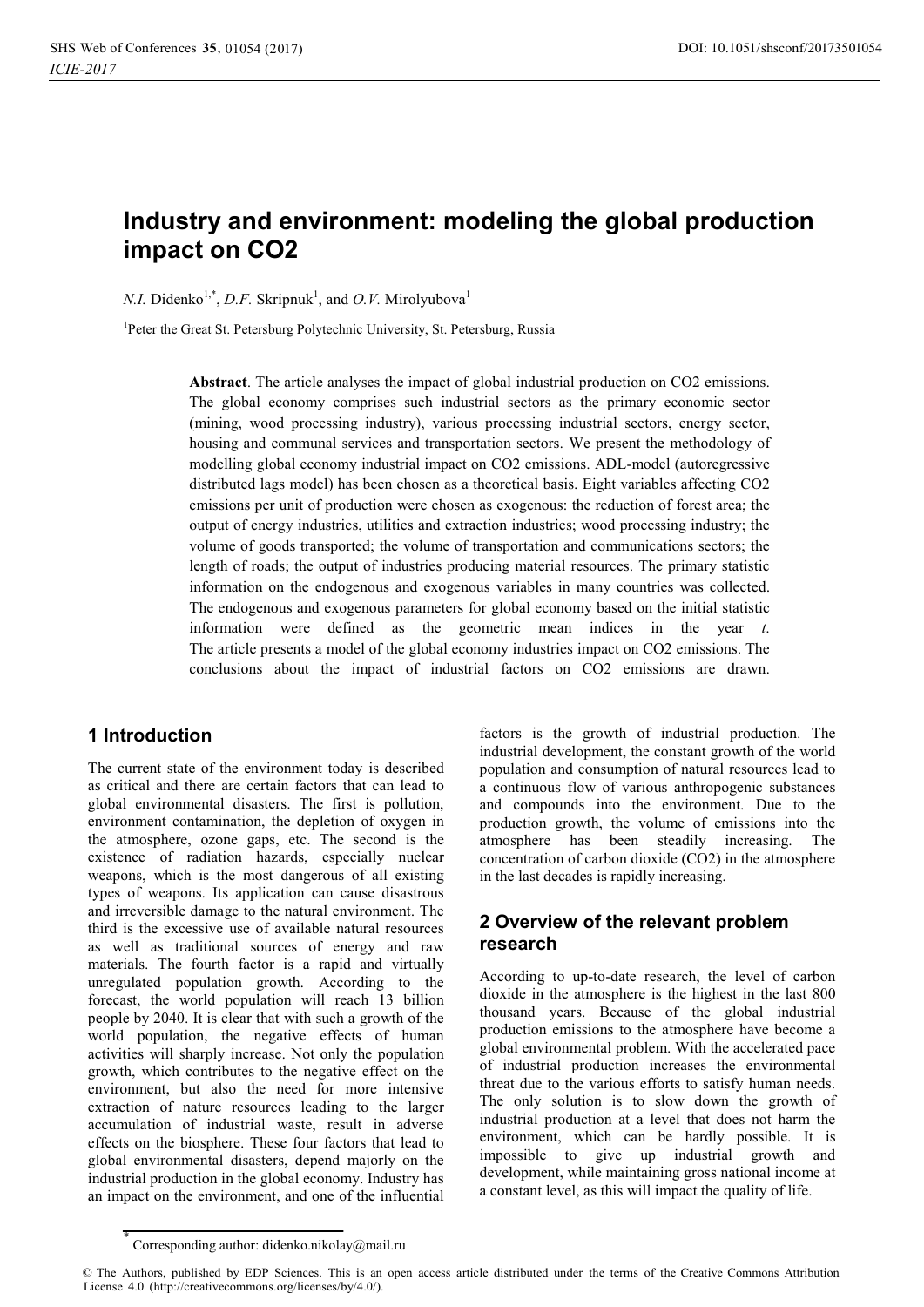Why is it important to monitor how much CO2 the global industry emits into the atmosphere? The answer is that this gas is largely responsible for the increase of the greenhouse effect on our planet. The global balance of industrial emissions of carbon dioxide was measured for the first time in 1958 by Dave Keeling, the American scientist from the Scripps Institute of Oceanography. The researchers analyzing data on industrial CO2 emissions, the main greenhouse gas, united their efforts in Global carbon budget project. They study the main sources of atmospheric pollution, i.e. fuel and energy complex, processing industry and transport.

Grossman and Krueger [1] conducted an empirical study uncovering an inverted U-shaped relationship, also known as the EKC, between income and local air and water pollutants. Subsequent studies [2], [3], [4] were dedicated to measuring and analyzing the relationship between the environment, economy and industrial policies. Grossman and Krueger [5], Chimeli and Braden [6] examined the models of the effect of industrial production on the environment. Lahiri [7] examines the influence of the factors of income and environmental quality on the growth rates for open economies. The results are different from the standard convergence result for identical economies. This asymmetric outcome is then analyzed in terms of the scale, composition, and intensity effects known to underlie Kuznets' environmental curve. Stokey [8] explored how different production technologies affect the environment, while May, Stahl and Taisch [9] investigated how a firm's choice of alternate energy resources affects the environmental quality. Xu [10] analyzed the factors of competitiveness of environmentally friendly products and made the conclusion that the environmental standards reduce the international competitiveness of environmentally friendly products. Abatement technologies, analysis of the concentration of groundlevel ozone and its impact on ecosystems are considered in the works [11], [12]. Botta and Koźluk [13] studied the quantitative evaluation of the environmental policies in industrialized countries. The interaction of the environment, global industrial CO2 emissions and economic development is studied on the basis of different models. Liu and Ulgiati [14] have built a network model of the interaction of economy, energy and the environment. Robison [15], Ederington and Minier [16] developed a model of the influence of environmental factors and industrial emissions on the trade balance. Cole and Elliott [17] study the degree of the influence of capital, labor and industrial emissions on the foreign trade. Arce, López and Guan [18] consider the model of eco-efficient countries. The so-called post-China countries, distinguished by low wages and high economic growth, will replace China as the "world's factory". The aim of the paper is to assess the effect of these changes on global CO2 emissions. Meng, Liu, Guo, and Tao [19] developed the model quantifying the impact of international trade on the concentration of harmful substances in the urban economy. Sakamoto and Managi [20] defined energy efficiency and environmental quality as factors of comparative advantages in the industries, showing the empirical

results of the impact of eco-efficiency indicators on industrial production. The reviews of the works of Carson [21], Vyboldina and Fedoseev [22], Didenko and Skripnuk [23], Tcvetkov and Strizhenok [24] indicate the need for further structural theoretical models of the relationship between industrial development and environmental situation.

# **3 The approach to modeling the influence of industrial development on CO2 emissions**

#### **3.1 Theoretical model and its characteristics**

Autoregressive distributed lags (ADL-model) was chosen as a theoretical model, in which the current values of the series depend on the past values of the series, and from the current and past values of other time series. The model is generalized in the case of several exogenous variables. In general, we can assume that all exogenous variables are included in the model with the same number of lags, with the possible exception of a lag of some variables. ADL - model is as follows

$$
y_{t} = a_{0} + \sum_{i=1}^{n} a_{i} y_{t-i} + \sum_{j=0}^{q} b_{j} x_{t-j}^{1} + \dots + \sum_{j=0}^{qk} b_{j} x_{t-j}^{k} + E_{t} (1)
$$

where  $k$  is a number of exogenous variables;  $q$  is a number of lags in the i-th exogenous variable  $(i = 1, 2, ...$ k); n is a lag depth for endogenous variable; Et is the residues developing the white noise.

This model suggests that, if at a certain time *t*, the independent variable  $x_t$  changes, then this change will impact the value of the variable  $y_t$  at the following time points.

#### **3.2 Data**

The initial data was processed following two stages: a) the analysis and selection of endogenous and exogenous variables that correspond to the analyzed process and reflect the essence of the problem; b) the collection of statistical information for the selected variables. The analysis and the choice of endogenous and exogenous variables. The endogenous variable, i.e. the emissions CO2 per unit of production, g/USD (grams per USD in constant prices) is set, per se being a specific target. We denote emissions per product unit at a time *t* point as  $y_t^2$ . Our task is to build the relationship  $y_t^2$  on the past values of the series  $y_{t-j}^2$  and of the past values of other exogenous variables.

Exogenous variables were  $y_t^2$  chosen from the following list:  $X_{1t}^1$  - GDP, World, US \$ Per Capita;  $X_{2t}^1$  - Employed Population, World, Unit 000;  $X_{3t}^1$ Economically Active Population, World, Unit 000;  $X_{4t}^1$  - Exports (fob) by Commodity + Imports (cif) by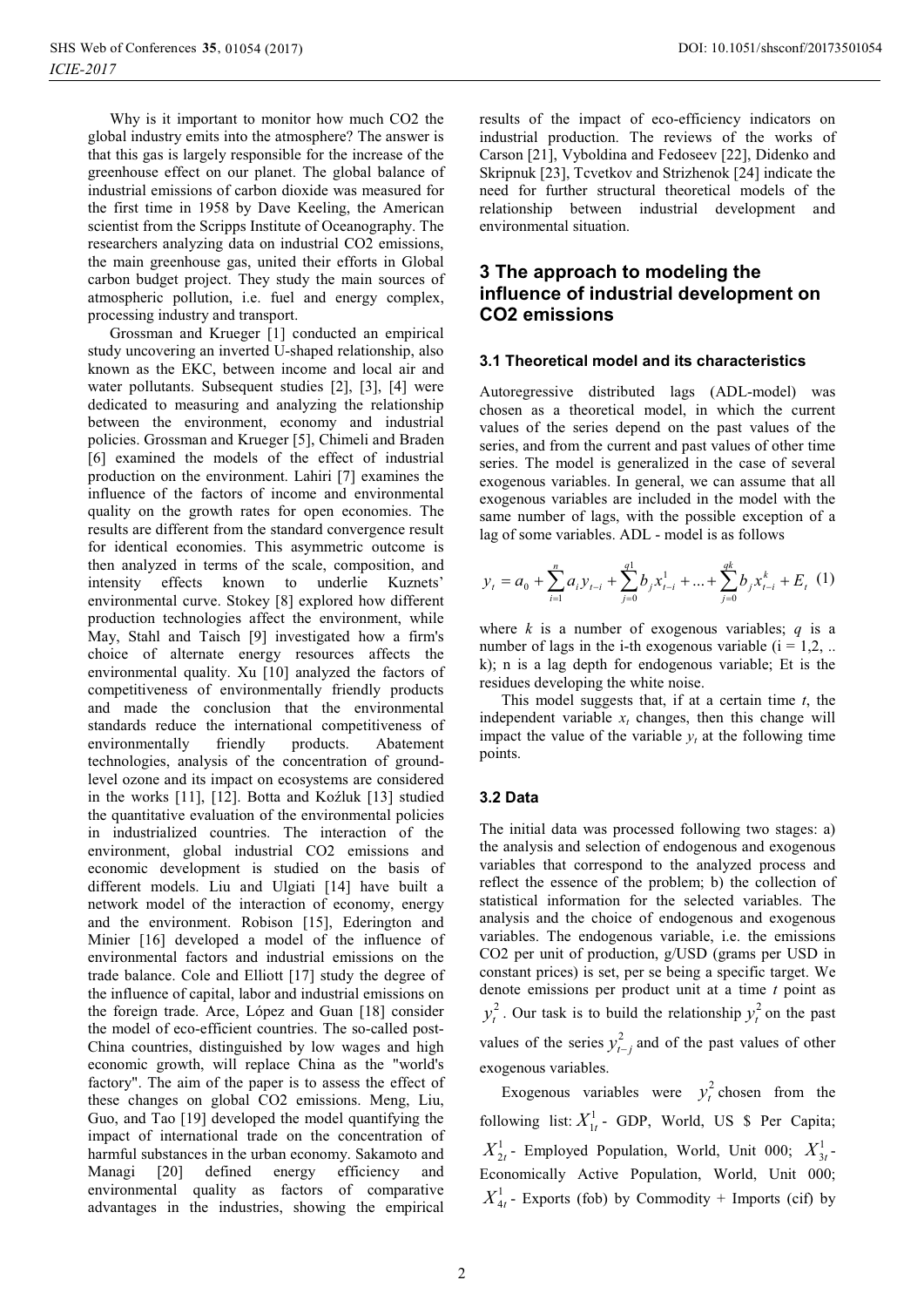Commodity, World, USD million;  $X_{1t}^2$ - Energy, Utilities and Recycling: Production (turnover) MSP, USD million, USD million;  $X_{2t}^2$  - Primary Materials. Forestry, Production (turnover) MSP, USD million, Million net ton-kilometres;  $X_{3t}^2$ - Road Freight Traffic, Million net tonne-kilometres;  $X_{4t}^2$ -Transport and Communications: Production (turnover) MSP, USD million, USD million;  $X_{5t}^2$  - Road Network, Kilometres;  $X_{6t}^2$  - Material Resource Productivity, USD per kg in constant prices;  $X_{1t}^{3}$  - Greenhouse Gas Emissions from Energy, 000 tonnes of CO2 equivalent;  $X_{2t}^3$  - Extraction of Crude Petroleum and Natural Gas, USD million;  $X_{3t}^3$ - Mining of Coal and Lignite; Extraction of Peat, USD million;  $X_{4t}^3$  - Energy, Utilities and Recycling: Production (turnover) MSP, USD million;  $X_{5t}^3$  - Railway Freight Traffic, Million tonnekilometres;  $X_{6t}^3$  - Waste Generated by Manufacturing, 000 tonnes;  $X_{1t}^4$  - Machinery for Food, Beverage and Tobacco Processing: Production (turnover) MSP, USD million;  $X_{2t}^4$  - Agricultural and Forestry Machinery: Production (turnover) MSP, USD million;  $X_{3t}^4$  - Animal Husbandry. Industrial: Primary Materials, USD million;  $X_{4t}^4$  - Arable Land, 000 sq km;  $X_{5t}^4$  - Animal waste - Production, Terajoules;  $X_{6t}^4$  - Waste Generated by Agriculture, Forestry and Fishing, 000 tonnes;  $X_{1t}^5$  -Methane emissions (kt of equivalent);  $X_{2t}^5$  - Nitrous oxide emissions (thousand metric tons of equivalent);  $X_{3t}^5$ - Greenhouse Gas Emissions, 000 tonnes of equivalent;  $X_{4t}^5$  - CO2 Emissions from the Consumption and Flaring of Fossil Fuels, 000 tonnes;  $X_{5t}^5$  - Waste Generated by Electricity, Gas, Steam and Air Conditioning Supply, 000 tonnes;  $X_{6t}^5$  - Waste Generated by Households, 000 tonnes;  $X_{1t}^6$  - Annual fresh water withdrawals,  $(^{9}6$  of internal resources);  $X_{2t}^{6}$ Agricultural Materials and Live Animals Wholesale: Retail and Wholesale, USD million;  $X_{3t}^6$  - Farm Animal Feeds: Production (turnover) MSP, USD million;  $X_{4t}^{6}$  -Hydrological Disasters, USD million;  $X_{5t}^6$  - Total population supplied by water supply industry, %;  $X_{6t}^{6}$  -Renewable freshwater resources, million cubic metres;  $X_{7t}^{6}$  - Net freshwater supplied by water supply

industry, million cubic metres;  $X_{1t}^7$  - Agricultural Land, 000 sq km;  $X_{2t}^7$  - Total Population, 000 per.;  $X_{3t}^7$  -Wood and Paper Products: Production (turnover) MSP, USD million;  $Y_t^7$  - Forest Land, 000 sq km.

As a result of the analysis of the list of indicators, the following seven variables impacting  $y_t^2$  - the emissions CO2 per production unit were chosen as exogenous:  $Y_t^7$ ; 2 6 2 5 2 4 2 3 2 2  $X_{1t}^2, X_{2t}^2, X_{3t}^2, X_{4t}^2, X_{5t}^2, X_{6t}^2$ .

Data. The data was collected for the period from 1998 to 2015. It contains the values of endogenous and exogenous variables for the corresponding year in different countries. The data was taken from the following sources: Euromonitor Passport Database, http://www.euromonitor.com/; World Bank Open Data, http://data.worldbank.org/.

#### **3.3 Methodology of the model's empirical verification**

The structural form of the model is the following:

$$
\left\{ y_t^2 = f\left( Y_t^7, X_{1t}^2, X_{2t}^2, X_{3t}^2, X_{4t}^2, X_{5t}^2, X_{6t}^2 \right) \right\} \tag{2}
$$

The empirical verification of the model consisted of several stages. Below are the main stages.

The first stage of the method was the development of the above form of ADL-model with the given endogenous and chosen exogenous variables.

For the structural form of ADL- model (2) the reduced form is as follows:

$$
y_t^2 = a_0 + \sum_{i=1}^T a_i y_{t-i}^2 + \sum_{i=1}^T b_{t-1-i} Y_{t-1-i}^7 + \sum_{i=1}^T \sum_{k=1}^6 c_{k,t-1-i} X_{k,t-1-i}^2 (3)
$$

The second stage of the method was the calculation of endogenous and exogenous variables of the model for the global economy. The initial statistic information on endogenous and exogenous variables was collected for different countries. Endogenous and exogenous parameters for global economy were defined as geometric mean indices for different countries in the year *t*. The calculation was performed in Microsoft Excel. This calculation resulted in developing timeseries data for endogenous and exogenous variables for the period from 1997 to 2015.

At the third stage of the method, a test of temporal series of variables for stationarity was carried out using the Dickey–Fuller test. The Dickey–Fuller test is finding a coefficient of the autoregressive equation:

$$
y_t = a y_{t-1} + \varepsilon_t \tag{4}
$$

where  $y_t$  is a temporal series,  $\varepsilon_t$  is an error.

If  $|a|<1$  than the series is stationary. If  $a=1$  than the process has a unit root and in this case the series is nonstationary and is an integrated temporal series of the first order [25].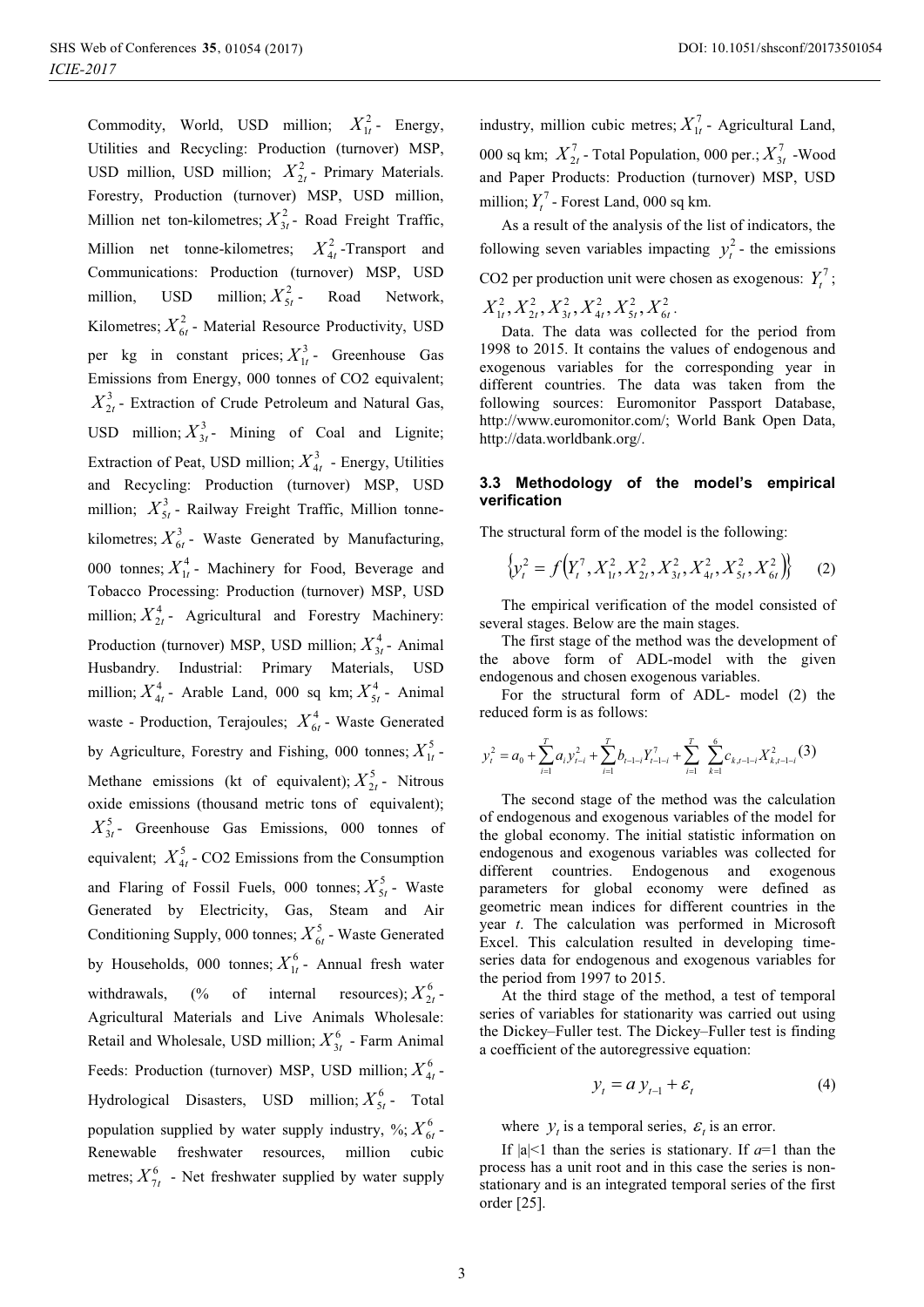The fourth stage included a test of autocorrelation of an endogenous variable for selecting lags which have a strong correlative relationship with the index value in the last period; a test of strength of the endogenous variable's relationship with exogenous variables; a test of the exogenous variables for multicollinearity; a test of significance of the autocorrelation coefficients using the Ljung–Box test; a test of pair correlation coefficients for significance using a Student's t-test for indices.

At the fifth stage, the model coefficients were determined using the regression analysis. The significance and coefficients of the regression equation were tested. The equation was tested for certainty using an F-test and the determination coefficient. The significance of the regression equation's coefficients was tested using a Student's t-test. On the basis of the obtained coefficients, theoretical values of the endogenous variables of the model in a certain year were determined. The conclusions were made.

## **4 Empirical testing of the model**

The quantitative testing of the model is carried out according to the developed method which is given above.

Endogenous and exogenous variables are given in Table 1.

#### **Table 1**. Endogenous and exogenous variables of the model.

| $y_t$<br>$x_{6t}$<br>$y_t$<br>$\mathbf{x}_{1t}$<br>$x_{2t}$<br>$\frac{x}{3t}$<br>$x_{4t}$<br>$x_{5t}$<br>3998.<br>10876<br>13 628<br>9 9 6 1<br>38 934<br>270<br>2015<br>755.8<br>990.0<br>392.5<br>785.7<br>604.0<br>149.6<br>00.9<br>4<br>40<br>12 749<br>13 3 25<br>10 354<br>38 468<br>283<br>2014<br>848.8<br>005.4<br>580.0<br>001.4<br>858.5<br>430.0<br>770.3<br>00.9<br>40<br>12 9 27<br>274<br>37865<br>12 625<br>10 032<br>2013<br>944.1<br>040.8<br>950.0<br>270.9<br>047.9<br>770.0<br>778.3<br>00.8<br>9656<br>40<br>12 681<br>262<br>12 793<br>37 089<br>2012<br>730.0<br>075.0<br>1 1 1 1 . 7<br>073.8<br>170.7<br>216.0<br>303.3<br>00.8<br>40<br>12 300<br>263<br>11 927<br>9 5 9 4<br>36 632<br>2011<br>1 183.1<br>570.0<br>658.3<br>459.4<br>466.0<br>863.4<br>106.7<br>00.8<br>39<br>8 5 0 7<br>10 182<br>232<br>10 950<br>36 196<br>2010<br>1 466.1<br>867.3<br>960.0<br>551.5<br>618.8<br>177.0<br>054.8<br>00.8<br>7738<br>39<br>8531<br>203<br>10 169<br>35 629<br>2009<br>202.0<br>1 684.6<br>899.6<br>825.0<br>412.3<br>687.2<br>943.2<br>00.7<br>39<br>10 470<br>220<br>9912<br>8 3 6 1<br>34 899<br>2008<br>470.0<br>040.0<br>305.4<br>228.0<br>714.6<br>1751.6<br>931.9<br>00.8<br>39<br>8435<br>7694<br>7538<br>34 422<br>209<br>2007<br>1858.6<br>964.2<br>699.0<br>197.7<br>557.3<br>459.0<br>332.7<br>00.7<br>39<br>7 2 7 4<br>6 6 5 1<br>33 842<br>7358<br>172<br>2006<br>2 3 0 5 .4<br>996.4<br>286.4<br>432.0<br>129.0<br>412.1<br>770.0<br>00.7<br>151<br>33 346<br>39<br>6 3 7 1<br>6916<br>6 0 6 8<br>2005<br>2 797.4<br>666.0<br>108.0<br>998.2<br>997.7<br>341.1<br>817.7<br>00.7<br>5 5 2 2<br>40<br>5 1 4 3<br>141<br>6 6 8 2<br>32 879<br>2004<br>3 3 7 4 . 4<br>041.6<br>339.0<br>165.5<br>466.2<br>844.0<br>283.3<br>00.7<br>4879<br>40<br>4 2 4 0<br>121<br>6 2 8 9<br>32 545<br>2003<br>085.5<br>525.0<br>4 501.3<br>836.7<br>926.3<br>918.0<br>009.2<br>00.7<br>4 2 9 5<br>32 080<br>40<br>3614<br>108<br>6 103<br>2002<br>5 407.6<br>129.4<br>337.0<br>938.5<br>291.3<br>864.0<br>270.7<br>00.7<br>4 1 5 9<br>3 6 4 5<br>5 9 0 1<br>31 601<br>40<br>106<br>2001<br>993.0<br>409.5<br>924.0<br>7550.9<br>173.3<br>174.2<br>067.8<br>00.7<br>40<br>3680<br>111<br>5 7 4 8<br>4 1 3 0<br>30 681<br>2000<br>902.0<br>296.8<br>609.5<br>435.0<br>228.0<br>8 1 6 3 . 9<br>217.2<br>00.6<br>40<br>3 9 2 7<br>12<br>3 0 9 9<br>112<br>5 5 6 2<br>30 334<br>1999<br>709.9<br>658.6<br>868.2<br>919.0<br>280.6<br>467.0<br>900.1<br>00.6<br>2925<br>3 7 6 2<br>29 9 38<br>18<br>40<br>109<br>5 3 3 1<br>1998<br>397.0<br>785.4<br>351.5<br>955.0<br>677.0<br>136.1<br>346.8<br>00.6 | $\overline{c}$ | $\overline{7}$ |                |     |         |         |                |                |
|------------------------------------------------------------------------------------------------------------------------------------------------------------------------------------------------------------------------------------------------------------------------------------------------------------------------------------------------------------------------------------------------------------------------------------------------------------------------------------------------------------------------------------------------------------------------------------------------------------------------------------------------------------------------------------------------------------------------------------------------------------------------------------------------------------------------------------------------------------------------------------------------------------------------------------------------------------------------------------------------------------------------------------------------------------------------------------------------------------------------------------------------------------------------------------------------------------------------------------------------------------------------------------------------------------------------------------------------------------------------------------------------------------------------------------------------------------------------------------------------------------------------------------------------------------------------------------------------------------------------------------------------------------------------------------------------------------------------------------------------------------------------------------------------------------------------------------------------------------------------------------------------------------------------------------------------------------------------------------------------------------------------------------------------------------------------------------------------------------------------------------------------------------------------------------------------------------------------------------------------------------------------------------------------------------------------------------------------------------------------------------------------------------------------------------------------------------------------------------------------------------------------------------------------------------------------------------------------------------------------------|----------------|----------------|----------------|-----|---------|---------|----------------|----------------|
|                                                                                                                                                                                                                                                                                                                                                                                                                                                                                                                                                                                                                                                                                                                                                                                                                                                                                                                                                                                                                                                                                                                                                                                                                                                                                                                                                                                                                                                                                                                                                                                                                                                                                                                                                                                                                                                                                                                                                                                                                                                                                                                                                                                                                                                                                                                                                                                                                                                                                                                                                                                                                              |                |                | $\overline{2}$ | 2   | 2       | 2       | $\overline{c}$ | $\overline{c}$ |
|                                                                                                                                                                                                                                                                                                                                                                                                                                                                                                                                                                                                                                                                                                                                                                                                                                                                                                                                                                                                                                                                                                                                                                                                                                                                                                                                                                                                                                                                                                                                                                                                                                                                                                                                                                                                                                                                                                                                                                                                                                                                                                                                                                                                                                                                                                                                                                                                                                                                                                                                                                                                                              |                |                |                |     |         |         |                |                |
|                                                                                                                                                                                                                                                                                                                                                                                                                                                                                                                                                                                                                                                                                                                                                                                                                                                                                                                                                                                                                                                                                                                                                                                                                                                                                                                                                                                                                                                                                                                                                                                                                                                                                                                                                                                                                                                                                                                                                                                                                                                                                                                                                                                                                                                                                                                                                                                                                                                                                                                                                                                                                              |                |                |                |     |         |         |                |                |
|                                                                                                                                                                                                                                                                                                                                                                                                                                                                                                                                                                                                                                                                                                                                                                                                                                                                                                                                                                                                                                                                                                                                                                                                                                                                                                                                                                                                                                                                                                                                                                                                                                                                                                                                                                                                                                                                                                                                                                                                                                                                                                                                                                                                                                                                                                                                                                                                                                                                                                                                                                                                                              |                |                |                |     |         |         |                |                |
|                                                                                                                                                                                                                                                                                                                                                                                                                                                                                                                                                                                                                                                                                                                                                                                                                                                                                                                                                                                                                                                                                                                                                                                                                                                                                                                                                                                                                                                                                                                                                                                                                                                                                                                                                                                                                                                                                                                                                                                                                                                                                                                                                                                                                                                                                                                                                                                                                                                                                                                                                                                                                              |                |                |                |     |         |         |                |                |
|                                                                                                                                                                                                                                                                                                                                                                                                                                                                                                                                                                                                                                                                                                                                                                                                                                                                                                                                                                                                                                                                                                                                                                                                                                                                                                                                                                                                                                                                                                                                                                                                                                                                                                                                                                                                                                                                                                                                                                                                                                                                                                                                                                                                                                                                                                                                                                                                                                                                                                                                                                                                                              |                |                |                |     |         |         |                |                |
|                                                                                                                                                                                                                                                                                                                                                                                                                                                                                                                                                                                                                                                                                                                                                                                                                                                                                                                                                                                                                                                                                                                                                                                                                                                                                                                                                                                                                                                                                                                                                                                                                                                                                                                                                                                                                                                                                                                                                                                                                                                                                                                                                                                                                                                                                                                                                                                                                                                                                                                                                                                                                              |                |                |                |     |         |         |                |                |
|                                                                                                                                                                                                                                                                                                                                                                                                                                                                                                                                                                                                                                                                                                                                                                                                                                                                                                                                                                                                                                                                                                                                                                                                                                                                                                                                                                                                                                                                                                                                                                                                                                                                                                                                                                                                                                                                                                                                                                                                                                                                                                                                                                                                                                                                                                                                                                                                                                                                                                                                                                                                                              |                |                |                |     |         |         |                |                |
|                                                                                                                                                                                                                                                                                                                                                                                                                                                                                                                                                                                                                                                                                                                                                                                                                                                                                                                                                                                                                                                                                                                                                                                                                                                                                                                                                                                                                                                                                                                                                                                                                                                                                                                                                                                                                                                                                                                                                                                                                                                                                                                                                                                                                                                                                                                                                                                                                                                                                                                                                                                                                              |                |                |                |     |         |         |                |                |
|                                                                                                                                                                                                                                                                                                                                                                                                                                                                                                                                                                                                                                                                                                                                                                                                                                                                                                                                                                                                                                                                                                                                                                                                                                                                                                                                                                                                                                                                                                                                                                                                                                                                                                                                                                                                                                                                                                                                                                                                                                                                                                                                                                                                                                                                                                                                                                                                                                                                                                                                                                                                                              |                |                |                |     |         |         |                |                |
|                                                                                                                                                                                                                                                                                                                                                                                                                                                                                                                                                                                                                                                                                                                                                                                                                                                                                                                                                                                                                                                                                                                                                                                                                                                                                                                                                                                                                                                                                                                                                                                                                                                                                                                                                                                                                                                                                                                                                                                                                                                                                                                                                                                                                                                                                                                                                                                                                                                                                                                                                                                                                              |                |                |                |     |         |         |                |                |
|                                                                                                                                                                                                                                                                                                                                                                                                                                                                                                                                                                                                                                                                                                                                                                                                                                                                                                                                                                                                                                                                                                                                                                                                                                                                                                                                                                                                                                                                                                                                                                                                                                                                                                                                                                                                                                                                                                                                                                                                                                                                                                                                                                                                                                                                                                                                                                                                                                                                                                                                                                                                                              |                |                |                |     |         |         |                |                |
|                                                                                                                                                                                                                                                                                                                                                                                                                                                                                                                                                                                                                                                                                                                                                                                                                                                                                                                                                                                                                                                                                                                                                                                                                                                                                                                                                                                                                                                                                                                                                                                                                                                                                                                                                                                                                                                                                                                                                                                                                                                                                                                                                                                                                                                                                                                                                                                                                                                                                                                                                                                                                              |                |                |                |     |         |         |                |                |
|                                                                                                                                                                                                                                                                                                                                                                                                                                                                                                                                                                                                                                                                                                                                                                                                                                                                                                                                                                                                                                                                                                                                                                                                                                                                                                                                                                                                                                                                                                                                                                                                                                                                                                                                                                                                                                                                                                                                                                                                                                                                                                                                                                                                                                                                                                                                                                                                                                                                                                                                                                                                                              |                |                |                |     |         |         |                |                |
|                                                                                                                                                                                                                                                                                                                                                                                                                                                                                                                                                                                                                                                                                                                                                                                                                                                                                                                                                                                                                                                                                                                                                                                                                                                                                                                                                                                                                                                                                                                                                                                                                                                                                                                                                                                                                                                                                                                                                                                                                                                                                                                                                                                                                                                                                                                                                                                                                                                                                                                                                                                                                              |                |                |                |     |         |         |                |                |
|                                                                                                                                                                                                                                                                                                                                                                                                                                                                                                                                                                                                                                                                                                                                                                                                                                                                                                                                                                                                                                                                                                                                                                                                                                                                                                                                                                                                                                                                                                                                                                                                                                                                                                                                                                                                                                                                                                                                                                                                                                                                                                                                                                                                                                                                                                                                                                                                                                                                                                                                                                                                                              |                |                |                |     |         |         |                |                |
|                                                                                                                                                                                                                                                                                                                                                                                                                                                                                                                                                                                                                                                                                                                                                                                                                                                                                                                                                                                                                                                                                                                                                                                                                                                                                                                                                                                                                                                                                                                                                                                                                                                                                                                                                                                                                                                                                                                                                                                                                                                                                                                                                                                                                                                                                                                                                                                                                                                                                                                                                                                                                              |                |                |                |     |         |         |                |                |
|                                                                                                                                                                                                                                                                                                                                                                                                                                                                                                                                                                                                                                                                                                                                                                                                                                                                                                                                                                                                                                                                                                                                                                                                                                                                                                                                                                                                                                                                                                                                                                                                                                                                                                                                                                                                                                                                                                                                                                                                                                                                                                                                                                                                                                                                                                                                                                                                                                                                                                                                                                                                                              |                |                |                |     |         |         |                |                |
|                                                                                                                                                                                                                                                                                                                                                                                                                                                                                                                                                                                                                                                                                                                                                                                                                                                                                                                                                                                                                                                                                                                                                                                                                                                                                                                                                                                                                                                                                                                                                                                                                                                                                                                                                                                                                                                                                                                                                                                                                                                                                                                                                                                                                                                                                                                                                                                                                                                                                                                                                                                                                              |                |                |                |     |         |         |                |                |
|                                                                                                                                                                                                                                                                                                                                                                                                                                                                                                                                                                                                                                                                                                                                                                                                                                                                                                                                                                                                                                                                                                                                                                                                                                                                                                                                                                                                                                                                                                                                                                                                                                                                                                                                                                                                                                                                                                                                                                                                                                                                                                                                                                                                                                                                                                                                                                                                                                                                                                                                                                                                                              |                |                |                |     |         |         |                |                |
|                                                                                                                                                                                                                                                                                                                                                                                                                                                                                                                                                                                                                                                                                                                                                                                                                                                                                                                                                                                                                                                                                                                                                                                                                                                                                                                                                                                                                                                                                                                                                                                                                                                                                                                                                                                                                                                                                                                                                                                                                                                                                                                                                                                                                                                                                                                                                                                                                                                                                                                                                                                                                              |                |                |                |     |         |         |                |                |
|                                                                                                                                                                                                                                                                                                                                                                                                                                                                                                                                                                                                                                                                                                                                                                                                                                                                                                                                                                                                                                                                                                                                                                                                                                                                                                                                                                                                                                                                                                                                                                                                                                                                                                                                                                                                                                                                                                                                                                                                                                                                                                                                                                                                                                                                                                                                                                                                                                                                                                                                                                                                                              |                |                |                |     |         |         |                |                |
|                                                                                                                                                                                                                                                                                                                                                                                                                                                                                                                                                                                                                                                                                                                                                                                                                                                                                                                                                                                                                                                                                                                                                                                                                                                                                                                                                                                                                                                                                                                                                                                                                                                                                                                                                                                                                                                                                                                                                                                                                                                                                                                                                                                                                                                                                                                                                                                                                                                                                                                                                                                                                              |                |                |                |     |         |         |                |                |
|                                                                                                                                                                                                                                                                                                                                                                                                                                                                                                                                                                                                                                                                                                                                                                                                                                                                                                                                                                                                                                                                                                                                                                                                                                                                                                                                                                                                                                                                                                                                                                                                                                                                                                                                                                                                                                                                                                                                                                                                                                                                                                                                                                                                                                                                                                                                                                                                                                                                                                                                                                                                                              |                |                |                |     |         |         |                |                |
|                                                                                                                                                                                                                                                                                                                                                                                                                                                                                                                                                                                                                                                                                                                                                                                                                                                                                                                                                                                                                                                                                                                                                                                                                                                                                                                                                                                                                                                                                                                                                                                                                                                                                                                                                                                                                                                                                                                                                                                                                                                                                                                                                                                                                                                                                                                                                                                                                                                                                                                                                                                                                              |                |                |                |     |         |         |                |                |
|                                                                                                                                                                                                                                                                                                                                                                                                                                                                                                                                                                                                                                                                                                                                                                                                                                                                                                                                                                                                                                                                                                                                                                                                                                                                                                                                                                                                                                                                                                                                                                                                                                                                                                                                                                                                                                                                                                                                                                                                                                                                                                                                                                                                                                                                                                                                                                                                                                                                                                                                                                                                                              |                |                |                |     |         |         |                |                |
|                                                                                                                                                                                                                                                                                                                                                                                                                                                                                                                                                                                                                                                                                                                                                                                                                                                                                                                                                                                                                                                                                                                                                                                                                                                                                                                                                                                                                                                                                                                                                                                                                                                                                                                                                                                                                                                                                                                                                                                                                                                                                                                                                                                                                                                                                                                                                                                                                                                                                                                                                                                                                              |                |                |                |     |         |         |                |                |
|                                                                                                                                                                                                                                                                                                                                                                                                                                                                                                                                                                                                                                                                                                                                                                                                                                                                                                                                                                                                                                                                                                                                                                                                                                                                                                                                                                                                                                                                                                                                                                                                                                                                                                                                                                                                                                                                                                                                                                                                                                                                                                                                                                                                                                                                                                                                                                                                                                                                                                                                                                                                                              |                |                |                |     |         |         |                |                |
|                                                                                                                                                                                                                                                                                                                                                                                                                                                                                                                                                                                                                                                                                                                                                                                                                                                                                                                                                                                                                                                                                                                                                                                                                                                                                                                                                                                                                                                                                                                                                                                                                                                                                                                                                                                                                                                                                                                                                                                                                                                                                                                                                                                                                                                                                                                                                                                                                                                                                                                                                                                                                              |                |                |                |     |         |         |                |                |
|                                                                                                                                                                                                                                                                                                                                                                                                                                                                                                                                                                                                                                                                                                                                                                                                                                                                                                                                                                                                                                                                                                                                                                                                                                                                                                                                                                                                                                                                                                                                                                                                                                                                                                                                                                                                                                                                                                                                                                                                                                                                                                                                                                                                                                                                                                                                                                                                                                                                                                                                                                                                                              |                |                |                |     |         |         |                |                |
|                                                                                                                                                                                                                                                                                                                                                                                                                                                                                                                                                                                                                                                                                                                                                                                                                                                                                                                                                                                                                                                                                                                                                                                                                                                                                                                                                                                                                                                                                                                                                                                                                                                                                                                                                                                                                                                                                                                                                                                                                                                                                                                                                                                                                                                                                                                                                                                                                                                                                                                                                                                                                              |                |                |                |     |         |         |                |                |
|                                                                                                                                                                                                                                                                                                                                                                                                                                                                                                                                                                                                                                                                                                                                                                                                                                                                                                                                                                                                                                                                                                                                                                                                                                                                                                                                                                                                                                                                                                                                                                                                                                                                                                                                                                                                                                                                                                                                                                                                                                                                                                                                                                                                                                                                                                                                                                                                                                                                                                                                                                                                                              |                |                |                |     |         |         |                |                |
|                                                                                                                                                                                                                                                                                                                                                                                                                                                                                                                                                                                                                                                                                                                                                                                                                                                                                                                                                                                                                                                                                                                                                                                                                                                                                                                                                                                                                                                                                                                                                                                                                                                                                                                                                                                                                                                                                                                                                                                                                                                                                                                                                                                                                                                                                                                                                                                                                                                                                                                                                                                                                              |                |                |                |     |         |         |                |                |
|                                                                                                                                                                                                                                                                                                                                                                                                                                                                                                                                                                                                                                                                                                                                                                                                                                                                                                                                                                                                                                                                                                                                                                                                                                                                                                                                                                                                                                                                                                                                                                                                                                                                                                                                                                                                                                                                                                                                                                                                                                                                                                                                                                                                                                                                                                                                                                                                                                                                                                                                                                                                                              |                |                |                |     |         |         |                |                |
|                                                                                                                                                                                                                                                                                                                                                                                                                                                                                                                                                                                                                                                                                                                                                                                                                                                                                                                                                                                                                                                                                                                                                                                                                                                                                                                                                                                                                                                                                                                                                                                                                                                                                                                                                                                                                                                                                                                                                                                                                                                                                                                                                                                                                                                                                                                                                                                                                                                                                                                                                                                                                              |                |                |                |     |         |         |                |                |
|                                                                                                                                                                                                                                                                                                                                                                                                                                                                                                                                                                                                                                                                                                                                                                                                                                                                                                                                                                                                                                                                                                                                                                                                                                                                                                                                                                                                                                                                                                                                                                                                                                                                                                                                                                                                                                                                                                                                                                                                                                                                                                                                                                                                                                                                                                                                                                                                                                                                                                                                                                                                                              |                |                |                |     |         |         |                |                |
|                                                                                                                                                                                                                                                                                                                                                                                                                                                                                                                                                                                                                                                                                                                                                                                                                                                                                                                                                                                                                                                                                                                                                                                                                                                                                                                                                                                                                                                                                                                                                                                                                                                                                                                                                                                                                                                                                                                                                                                                                                                                                                                                                                                                                                                                                                                                                                                                                                                                                                                                                                                                                              |                |                |                |     |         |         |                |                |
|                                                                                                                                                                                                                                                                                                                                                                                                                                                                                                                                                                                                                                                                                                                                                                                                                                                                                                                                                                                                                                                                                                                                                                                                                                                                                                                                                                                                                                                                                                                                                                                                                                                                                                                                                                                                                                                                                                                                                                                                                                                                                                                                                                                                                                                                                                                                                                                                                                                                                                                                                                                                                              |                |                |                |     |         |         |                |                |
|                                                                                                                                                                                                                                                                                                                                                                                                                                                                                                                                                                                                                                                                                                                                                                                                                                                                                                                                                                                                                                                                                                                                                                                                                                                                                                                                                                                                                                                                                                                                                                                                                                                                                                                                                                                                                                                                                                                                                                                                                                                                                                                                                                                                                                                                                                                                                                                                                                                                                                                                                                                                                              | 21             | 40             | 3 1 1 4        | 115 | 5 1 1 5 | 3 7 2 6 | 29 684         |                |
| 1997<br>717.7<br>422.4<br>773.0<br>947.4<br>996.2<br>223.0<br>185.1<br>00.7                                                                                                                                                                                                                                                                                                                                                                                                                                                                                                                                                                                                                                                                                                                                                                                                                                                                                                                                                                                                                                                                                                                                                                                                                                                                                                                                                                                                                                                                                                                                                                                                                                                                                                                                                                                                                                                                                                                                                                                                                                                                                                                                                                                                                                                                                                                                                                                                                                                                                                                                                  |                |                |                |     |         |         |                |                |

The test of temporal series for stationarity was carried out using the Dickey–Fuller test.

The Dickey–Fuller test aimed to find the coefficient of the first-order autoregressive equation in Excel. For a temporal series with an endogenous variable – CO2 emissions per one production unit, gr./USD (grams per USD in constant prices)  $(Y_{2t})$  the coefficient of the autoregressive equation a=0.67829393  $(t_T=2.39239415 \le t_p=26.015215)$ . Consequently, the temporal series is stationary.

Similarly, for exogenous variables:

For  $Y_{7t}$  - Forest Land, 000 sqkm., the coefficient of the autoregressive equation  $a=0.718665(t_T)$  $=$ 2.39239415  $\leq$  t<sub>p</sub>=6.306241). Consequently, the temporal series is stationary.

For  $X_{1t}^2$ - the coefficient of the autoregressive equation a=0.59011572 ( $t_T$  =2.39239415  $\leq t_n$ ) =22.6332371). Consequently, the temporal series is stationary. For  $X_{2t}^2$ - the coefficient of the autoregressive equation a=0.47480575 ( $t_T$  =1.6746759  $\leq t_p = 18.2106505$ . Consequently, the temporal series is stationary. For  $X_{3t}^2$  - the coefficient of the autoregressive equation a=0.54263514 ( $t_T$  =1.91391532  $t_p = 20.812172$ ). Consequently, the temporal series is stationary. For  $X_{4}^{2}$  the coefficient of the autoregressive equation  $a=0.61046453$  (t<sub>T</sub>  $=$  2.15315473  $\leq$  t<sub>p</sub>  $=$  23.4136935). Consequently, the temporal series is stationary. For  $X<sub>5t</sub><sup>2</sup>$  - the coefficient of the autoregressive equation  $a=0.48158869$  (t<sub>T</sub>  $=1.69859985 \le t_p =18.4708027$ . Consequently, the temporal series is stationary. For  $X_{6t}^2$  - the coefficient of the autoregressive equation  $a=0.67151099$  ( $t<sub>T</sub>$  $=$ 2.36847021<sup> $\leq$ </sup> t<sub>p</sub>=25.7550629). Consequently, the temporal series is stationary.

According to the results of the Dickey–Fuller test, all temporal series are stationary.

The test of exogenous variables for multicollinearity was carried out in Excel. Correlation coefficients are given in table2.

|        | Y7      | $X2-1$  | $X2-2$  | $X2-3$  | $X2-4$  | $X2-5$  | $X2-6$ |
|--------|---------|---------|---------|---------|---------|---------|--------|
|        |         |         |         |         |         |         |        |
| Y7     | 1       |         |         |         |         |         |        |
|        |         |         |         |         |         |         |        |
|        | 0.65167 |         |         |         |         |         |        |
| $X2-1$ | 53      | l       |         |         |         |         |        |
|        |         |         |         |         |         |         |        |
|        | 0.62433 | 0.98825 |         |         |         |         |        |
| $X2-2$ | 32      | 107     | 1       |         |         |         |        |
|        |         |         |         |         |         |         |        |
|        | 0.59748 | 0.95950 | 0.97252 |         |         |         |        |
| $X2-3$ | 91      | 49      | 26      | 1       |         |         |        |
|        |         |         |         |         |         |         |        |
|        | 0.68759 | 0.99151 | 0.69421 | 0.97276 |         |         |        |
| $X2-4$ | 14      | 663     | 101     | 801     | 1       |         |        |
|        |         |         |         |         |         |         |        |
|        | 0.63362 | 0.95221 | 0.66163 | 0.97056 | 0.67884 |         |        |
| $X2-5$ | 96      | 146     | 634     | 943     | 75      | 1       |        |
|        |         |         |         |         |         |         |        |
|        | 0.56508 | 0.84833 | 0.56684 | 0.89165 | 0.57399 | 0.59673 |        |
| $X2-6$ | 71      | 017     | 673     | 416     | 322     | 6593    |        |

**Table 2.** Correlation coefficients of exogenous variables.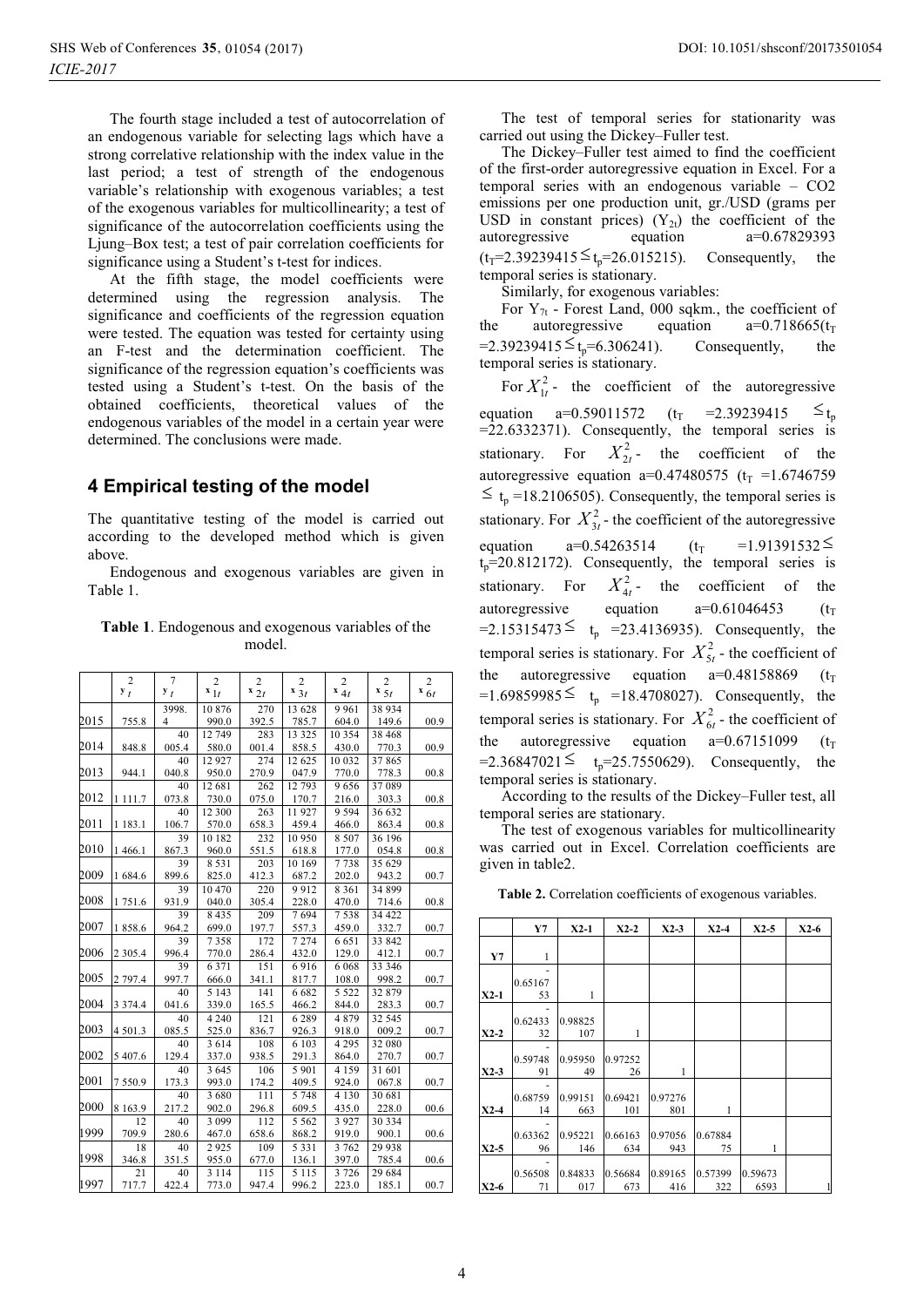| Y7     | Y7          | $X2-2$   | $X2-4$      | $X2-5$      |
|--------|-------------|----------|-------------|-------------|
| $X2-2$ | 3.295352871 |          |             |             |
| $X2-4$ | 3.904449189 | 3.976686 |             |             |
| $X2-5$ | 3.376937014 | 3.638178 | 3.811846551 |             |
| $X2-6$ | 2.824031177 | 2.836979 | 2.890157728 | 3.066168975 |

**Table 3.** Calculated values of the student's t-test for the indices.

With the significance level  $\alpha$ =0.05, numbers of the degree of freedom are n-2=17,  $T_{table}$ =2.11. Since in all cases  $T_{calc} > T_{table}$ , the coefficients are considered significant.

Lags of the endogenous variable, which have a strong correlational relationship with the index value in the last period, were selected by calculating autocorrelation coefficients. The test of significance of the autocorrelation coefficients was carried out using the Ljung–Box test.

According to both the Box-Pierce test and the Ljung-Box test, if  $Q > \chi^2_{1-a,m}$  the coefficients are considered significant,  $\chi^2_{1-a,m}$  is determined according to the table. Autocorrelation analysis was done with the Statistica software. The results are given in table 4.

**Table 4.** Autocorrelation coefficients of the endogenous variable.

| Autocorr.   | St. error | Ljung-Box Q |          |
|-------------|-----------|-------------|----------|
| 0.805588    | 0.240906  | 11.18228    | 0.000827 |
| 0.565891    | 0.231455  | 17.15996    | 0.000188 |
| 0.316687    | 0.221601  | 19.20225    | 0.000249 |
| 0.081502    | 0.211289  | 19.35104    | 0.000672 |
| $-0.136611$ | 0.200446  | 19.81553    | 0.001356 |
| $-0.205442$ | 0.188982  | 20.99731    | 0.001841 |
| $-0.269033$ | 0.176777  | 23.31343    | 0.001507 |
| $-0.325823$ | 0.163663  | 27.27677    | 0.000636 |

Since the Q-statistic of Ljung-Box is more accurate, it is more preferable for the analysis. Autocorrelation analysis in Statistica, apart from autocorrelation coefficients, also automatically calculates the Q-statistic of Ljung-Box and significance for each coefficient. The significance test by the Q-statistic of Ljung-Box equals to >  $\chi^{2}_{0.95.3}$ . The coefficients are significant. The endogenous parameter  $y_t^2$  signifies the dependence from one previous period  $y_{t-1}^2$ .

The lags of each exogenous variable closely connected with the endogenous variable  $y_t^2$  were chosen by calculating correlation coefficients. The significance test of correlation coefficients was carried out using the Ljung-Box Q test.

For endogenous variable  $y_t^2$  with only one exogenous variable  $y_{t-1}^7$  (Forest Land), with lag *t-1*, the correlation coefficient was equal to 0.798856 and significant (p=0.000914, the Q-statistic of Ljung-Box =10.99617 >  $\chi^{2}_{0.95,3}$ ). Endogenous variable  $y_t^2$  signifies the dependence from one previous period of exogenous variable  $y_{t-1}^2$ .

The correlation coefficients of endogenous variable  $y_t^2$  with other lags of exogenous variables are less than |07| and the coefficients are not significant.

Taking into account previous analyses, the ADLmodel has the following form:

$$
y_t^2 = a_0 + a_1 y_{t-1}^2 + a_2 y_t^7 + a_3 y_{t-1}^7 + a_4 x_{2,t}^2 + a_5 x_{4,t}^2
$$
  
+  $a_6 x_{5,t}^2 + a_7 x_{6,t}^2$  (5)

The model's coefficients were found in Excel using the regression analysis. Besides, the certainty check of the regression equation was carried out basing on a Fisher's F-test, the equation coefficients were calculated by the OLS method, the coefficients' certainty was assessed on the basis of the Student's t-test.

For equation (5) F table 9.01 < F actual 62.503378 => the model is statistically significant, the regression equation is reliable for the significance level of  $\alpha=0.05$ ,  $R^2 =$ 0.97765481 and the equation has the form of

 $0.0001067x_{5,t}^2 + 4854.7012x_{6,t}^2$  (6)  $0.8451041y_{t-1}^7 - 0.0330472x_{2,t}^2 + 0.00100218x_{4,t}^2$  $y_t^2 = 40717.9548 + 0.83918843 y_{t-1}^2 - 0.1956906 y_t^7$ 

## **5 Conclusions**

CO2 emissions per one production unit depend on the previous period. The dependency is positive, which means the more emissions there are during the current period, the more there will be in the next one. The endogenous parameter is also affected by another parameter – deforestation. It should be noted that the dependency between them is negative, both in current and previous periods, which shows that with deforestation, CO2 emissions per one production unit increases. The indices - the volume of freight traffic and the volume of producing and reprocessing energy were excluded from the analysis due to their strong correlation with other exogenous variables, therefore they are not available in the equation. The rest of the variables signified the following influence on the volume of CO2 emissions. The indices of the transport and communication industries as well as the capacity of the natural resources industry when increasing lead to an increase in CO2 emissions. The indices of the roundwood production as well as expanding the road system, on the contrary, lead to emissions decrease. Previous periods of all exogenous parameters, except for the index of deforestation, do not influence the endogenous variable.